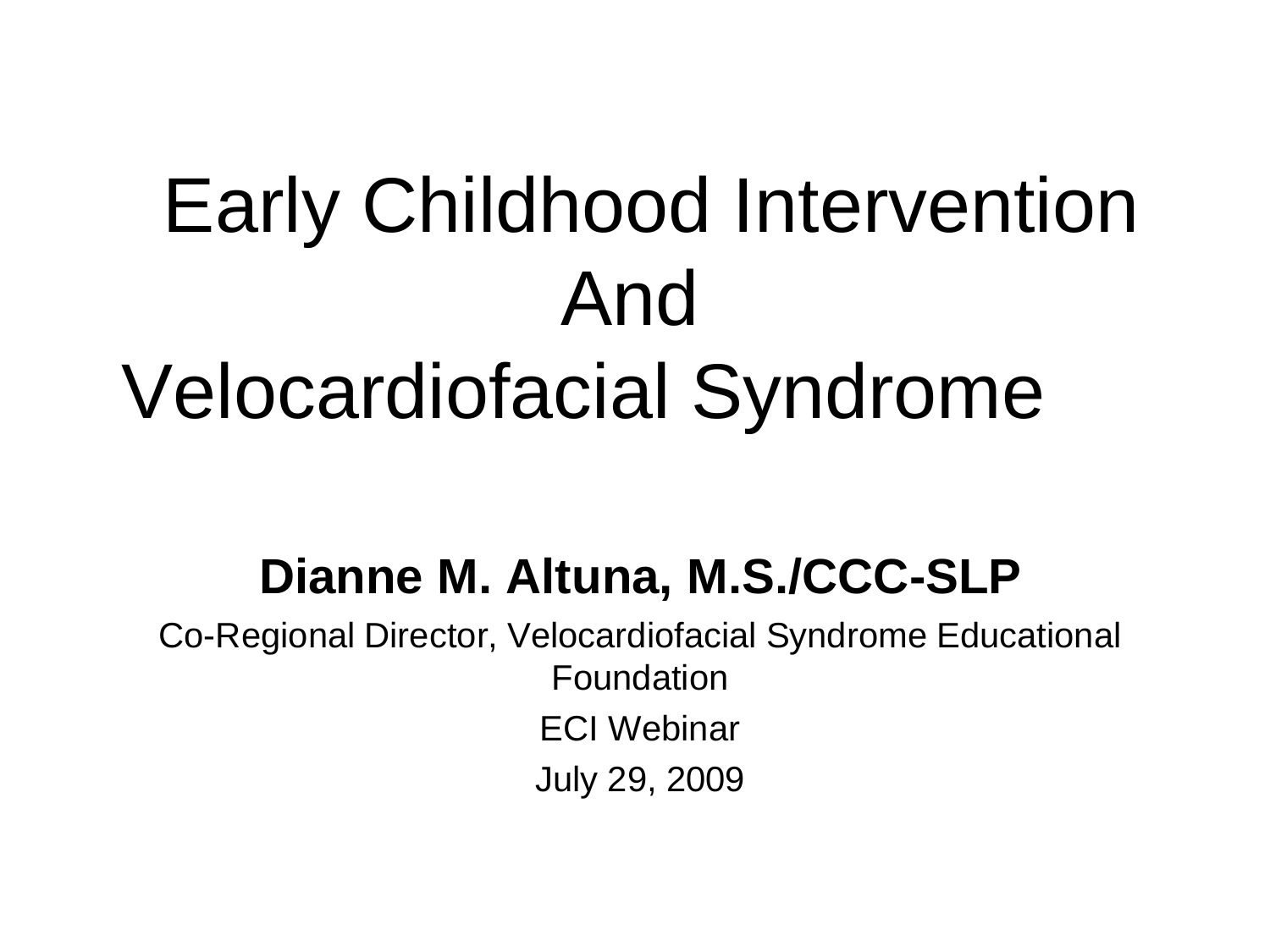### • **Learning Objectives**

– 1. Understand the importance of early identification of VCFS and begin to consider the implications of the new law, including how it impacts their role with families.

2. Understand the prevalence of VCFS in the general population, and within the population with a history of cardiac disorder, and /or cleft palate,

3. Be familiar with the common characteristics of VCFS have an understanding of the possible coexisiting diagnosis associated with VCFS.

4. Have an understanding of resources available about VCFS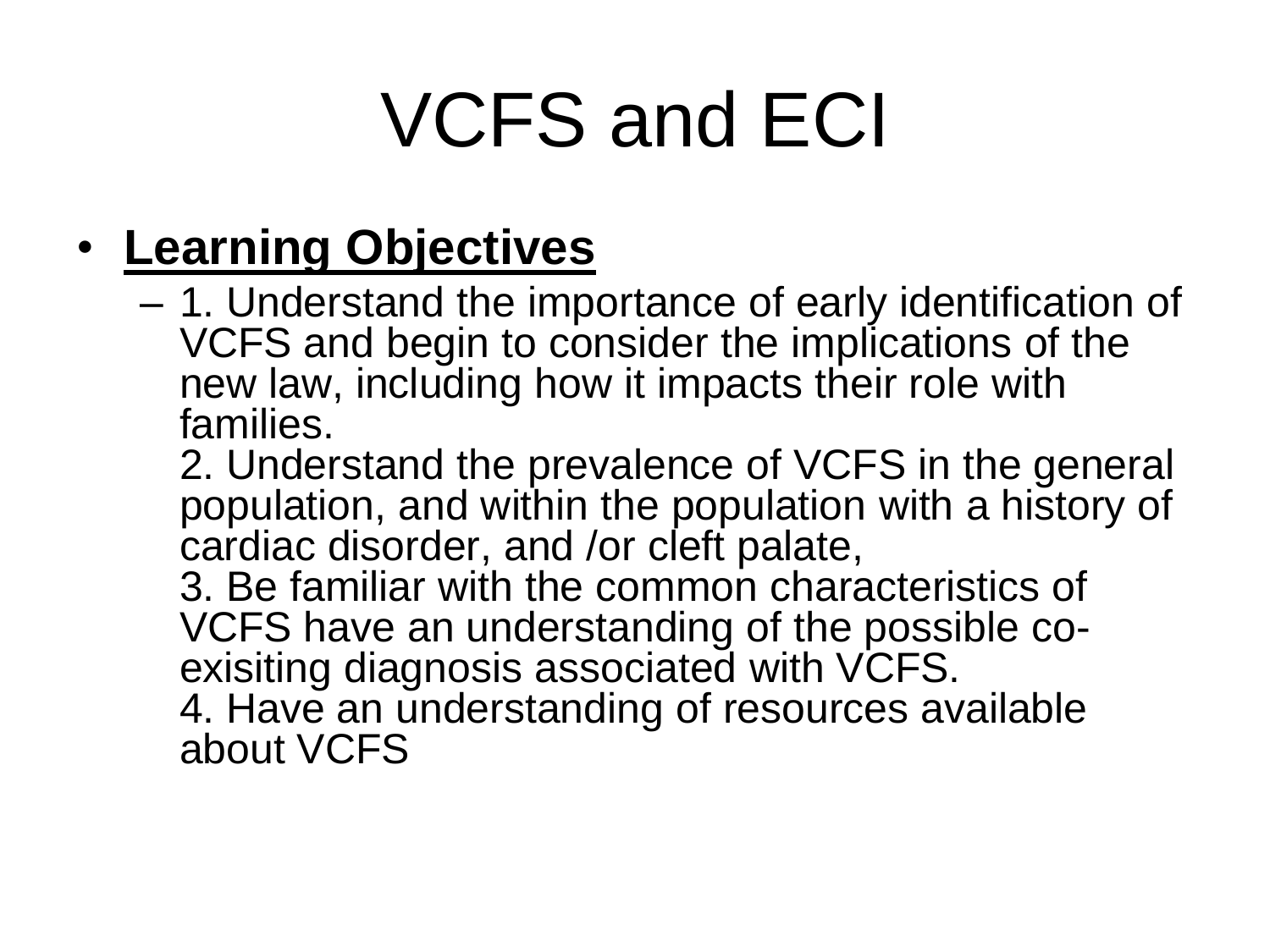Cayler Syndrome

Takao Syndrome

**Velocardiofacial Syndrome**

# *22q11.2 Deletion Syndrome*

Catch 22 Syndrome

Shprintzen Syndrome

Conotruncal Anomalies Face Syndrome

**DiGeorge Syndrome**

Sedlackova Syndrome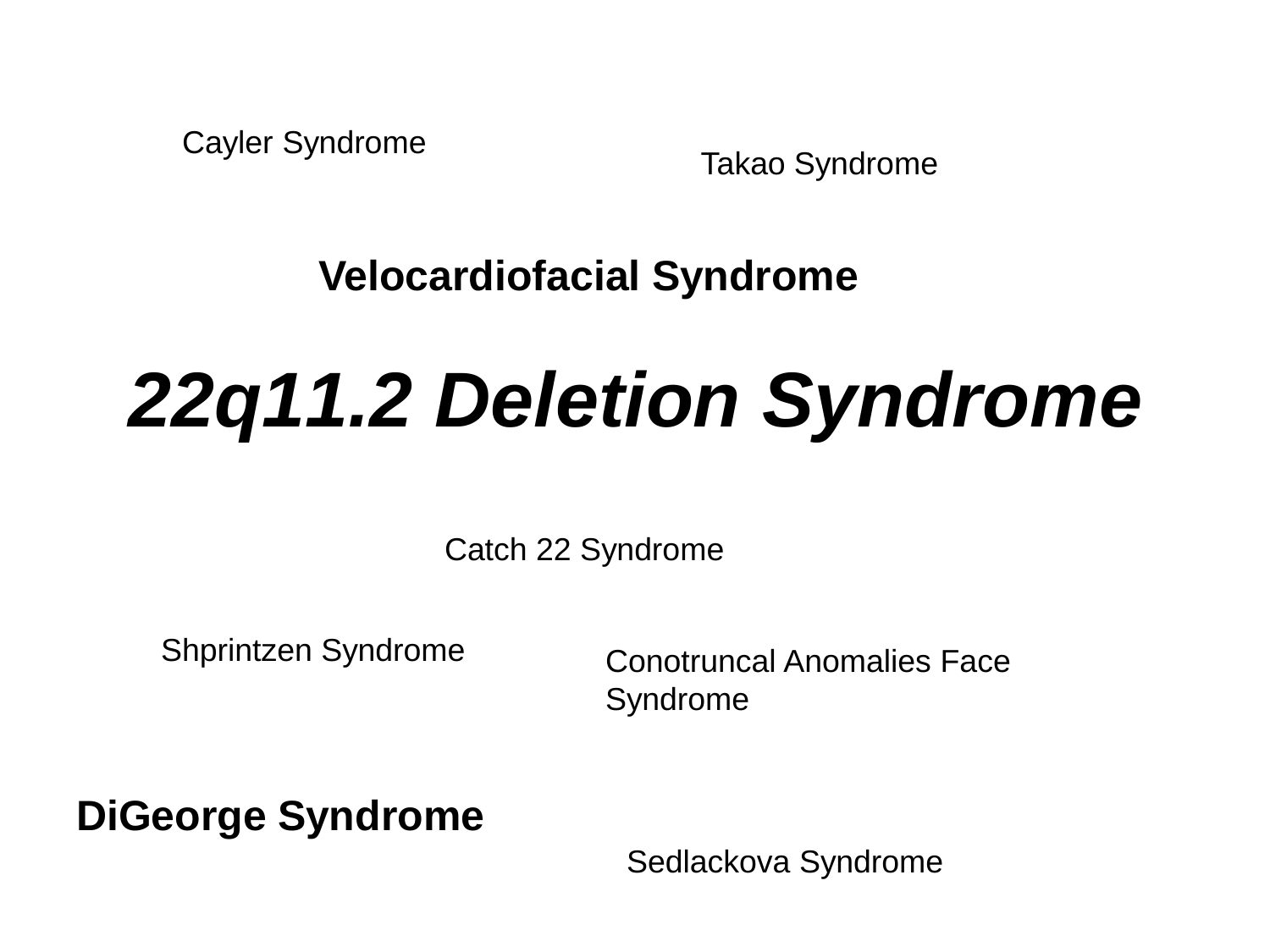- 1:2,000 General Population
- $-1:1,800$  Live Births
- Autosomal Dominant
- "New Mutations"
- FISH Study vs. Chromosome
- 90% with 3-Mb deletion spanning 3 million base pairs of DNA
- Late Diagnosis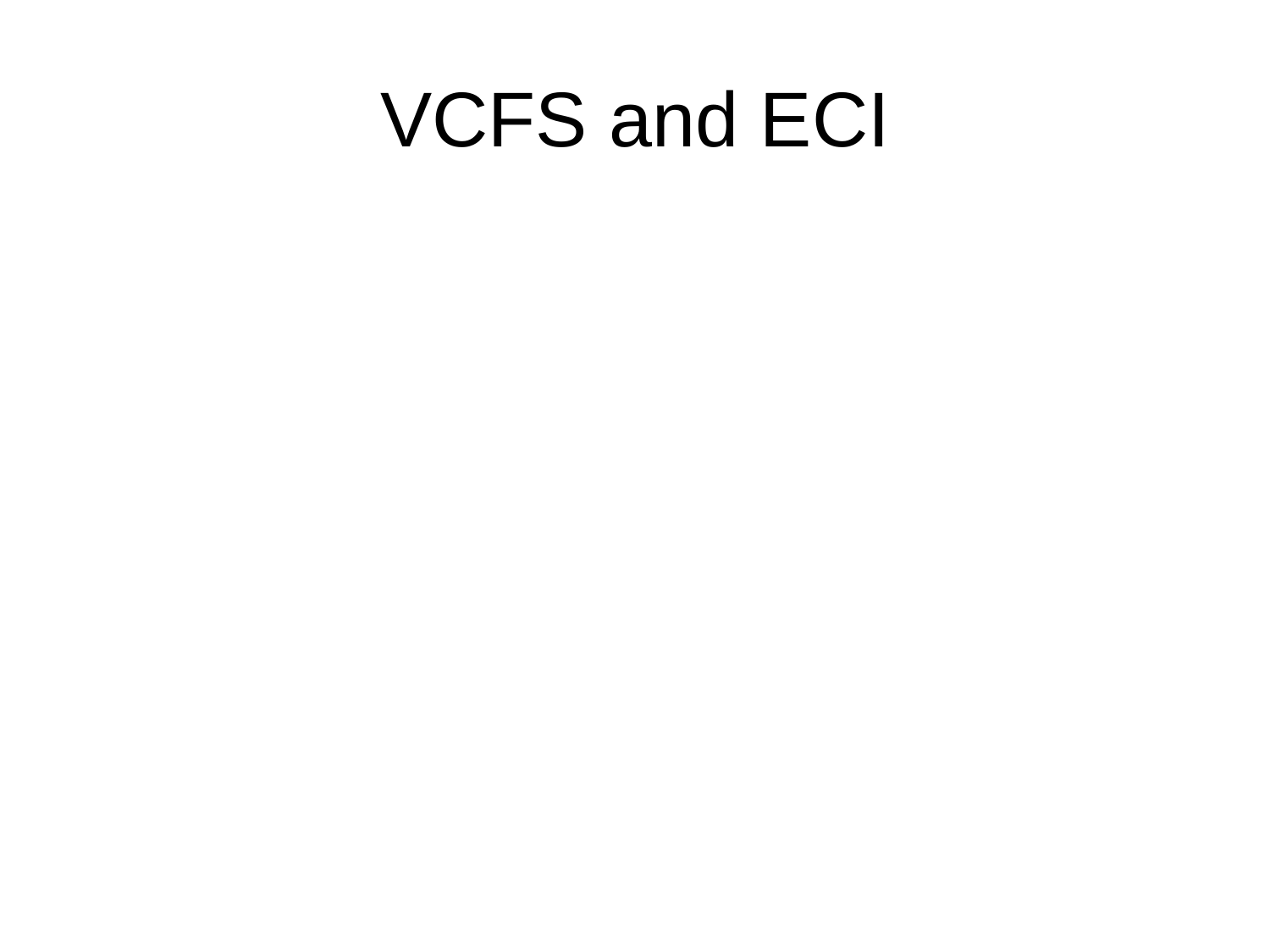- Neonate Infancy
	- Presence of Hyptonia
		- Global
		- Laryngeal/Pharyngeal
			- Feeding Complications
			- Nasal Regurgitation
	- Presence of midline cardiac defects
		- VSD, ASD, Pulmonic Artresia or Stenosis, TOF, Truncus Arteriosus, Vascular Ring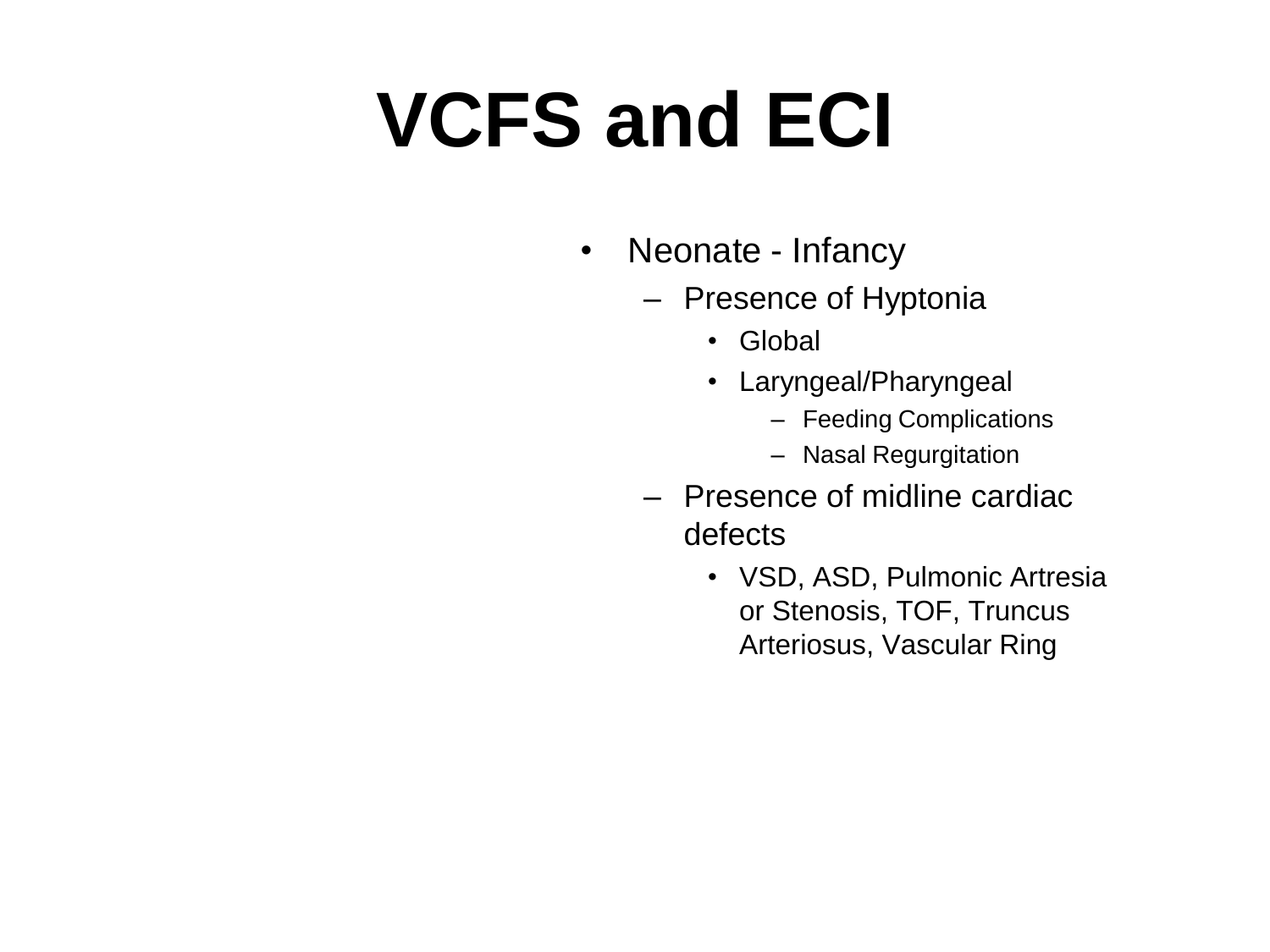#### • Feeding

- If cleft palate, this is NOT driving force for feeding disorder
- Pharyngeal Hypotonia affects feeding
	- Pharyngeal hypotonia
	- Decreased oral and pharyngeal sensation
	- Decreased oral and pharyngeal motor
	- GI motility problems
- VPD
	- Nasal Regurgitation during feeding
	- O2/Heart rate decrease during feeding
- Cardiac complications and feeding
- Alternate method of feeding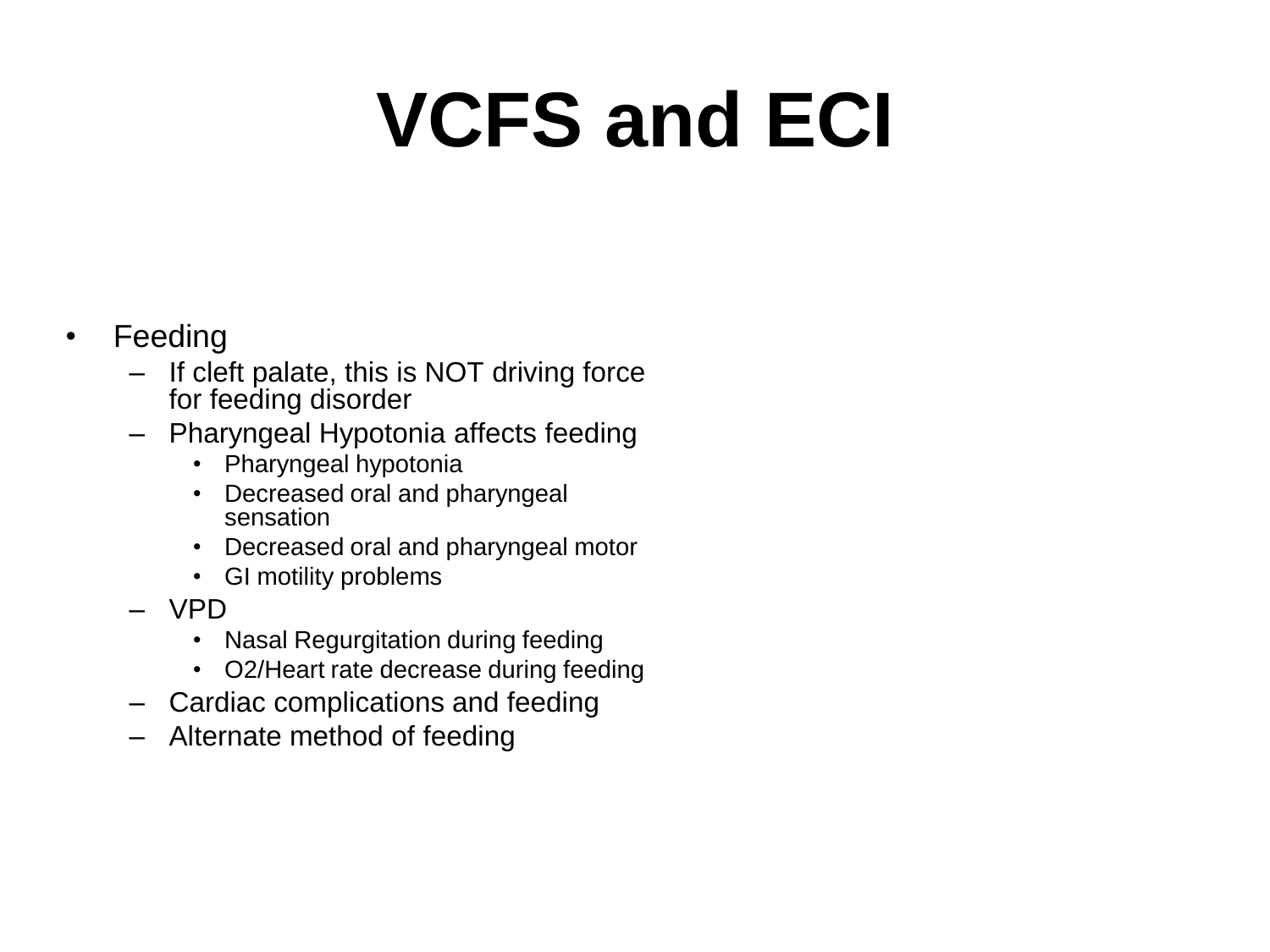- Neonate Infancy
	- Oral Facial
		- Cleft Palate
			- Pierre Robin Sequence
		- VPD
		- Asymmetrical Crying Facies
		- Craniosynostosis
	- Presence of Endocrine **Disorders** 
		- Hypocalcemia
		- Hypothyroidism
		- Absent/Hypoplastic Thymus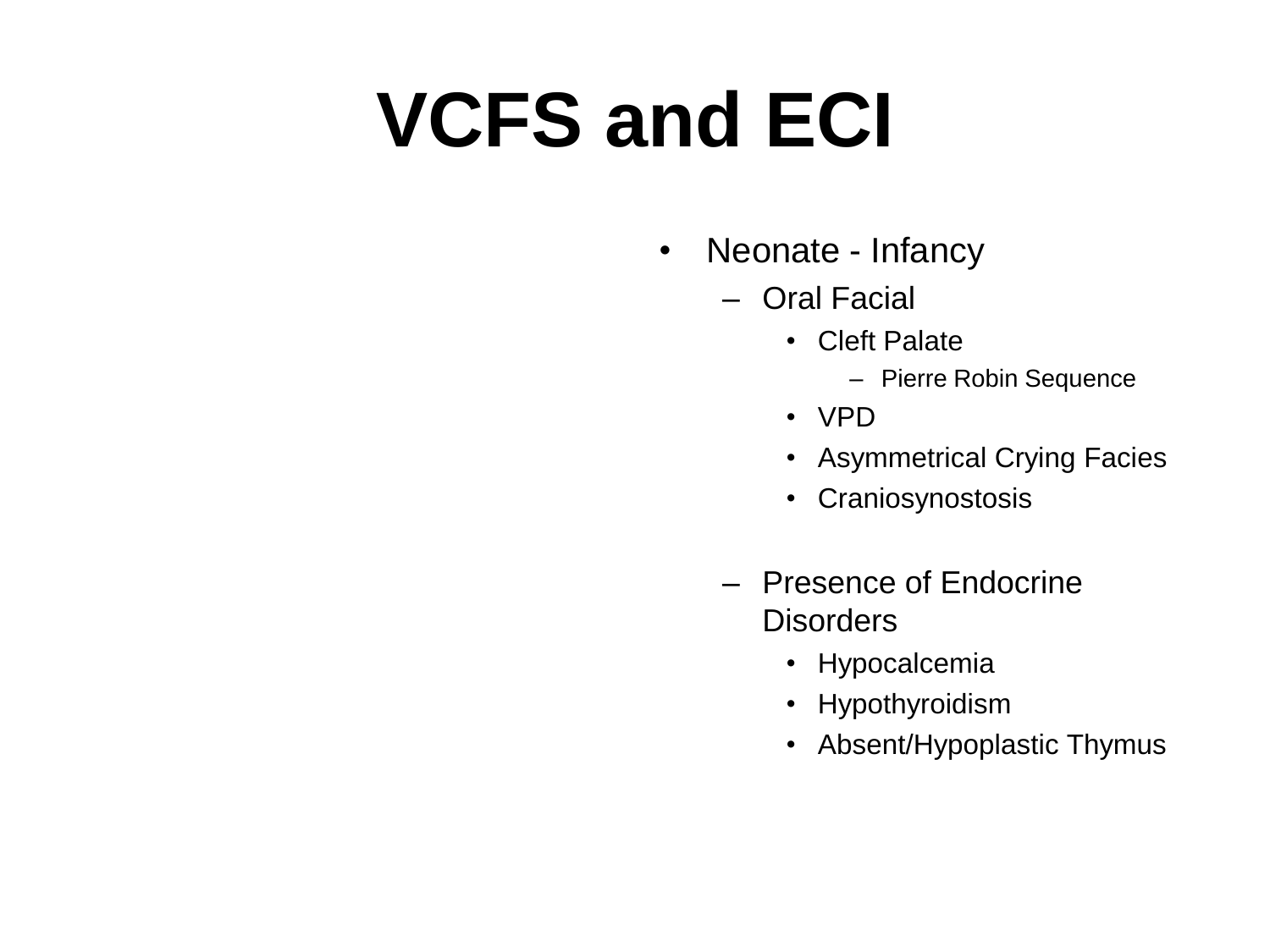- Toddler/Early Childhood
	- Language Developmental Delay
		- Expressive > Receptive
	- Articulation Errors
		- Early use of
			- Glottal stops
			- Pharyngeal fricatives
			- Overuse of /m/, /n/, /ng/
		- Poorly differentiated vowels
	- Resonance Imbalance
		- Hypernasality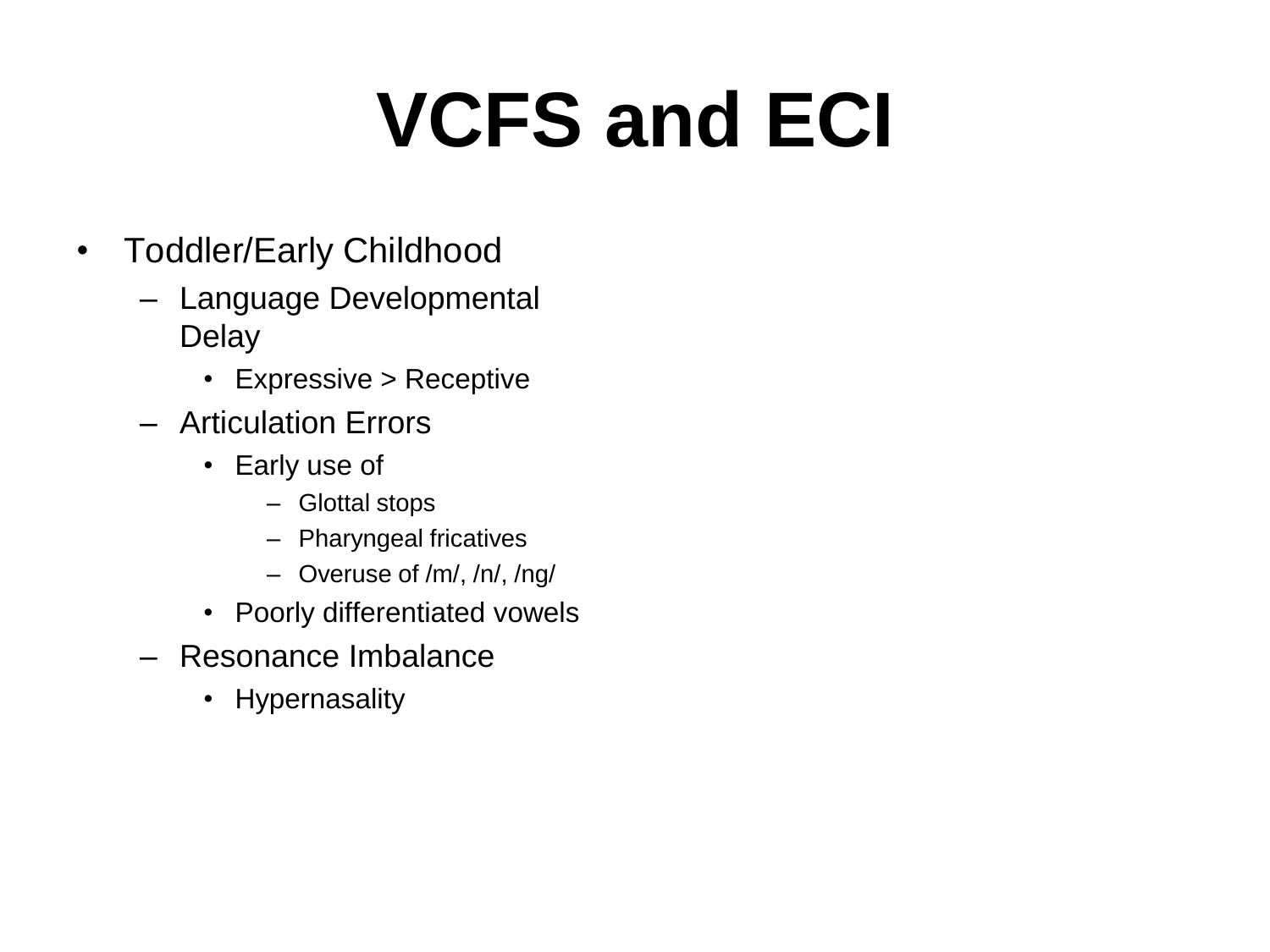- Toddler/Early Childhood
	- Motor Developmental Delay
	- Laryngeal Findings
		- Upper airway obstruction
		- Vocal cord paresis/paralysis
	- Ear/Hearing
		- Recurrent OME
		- Ear findings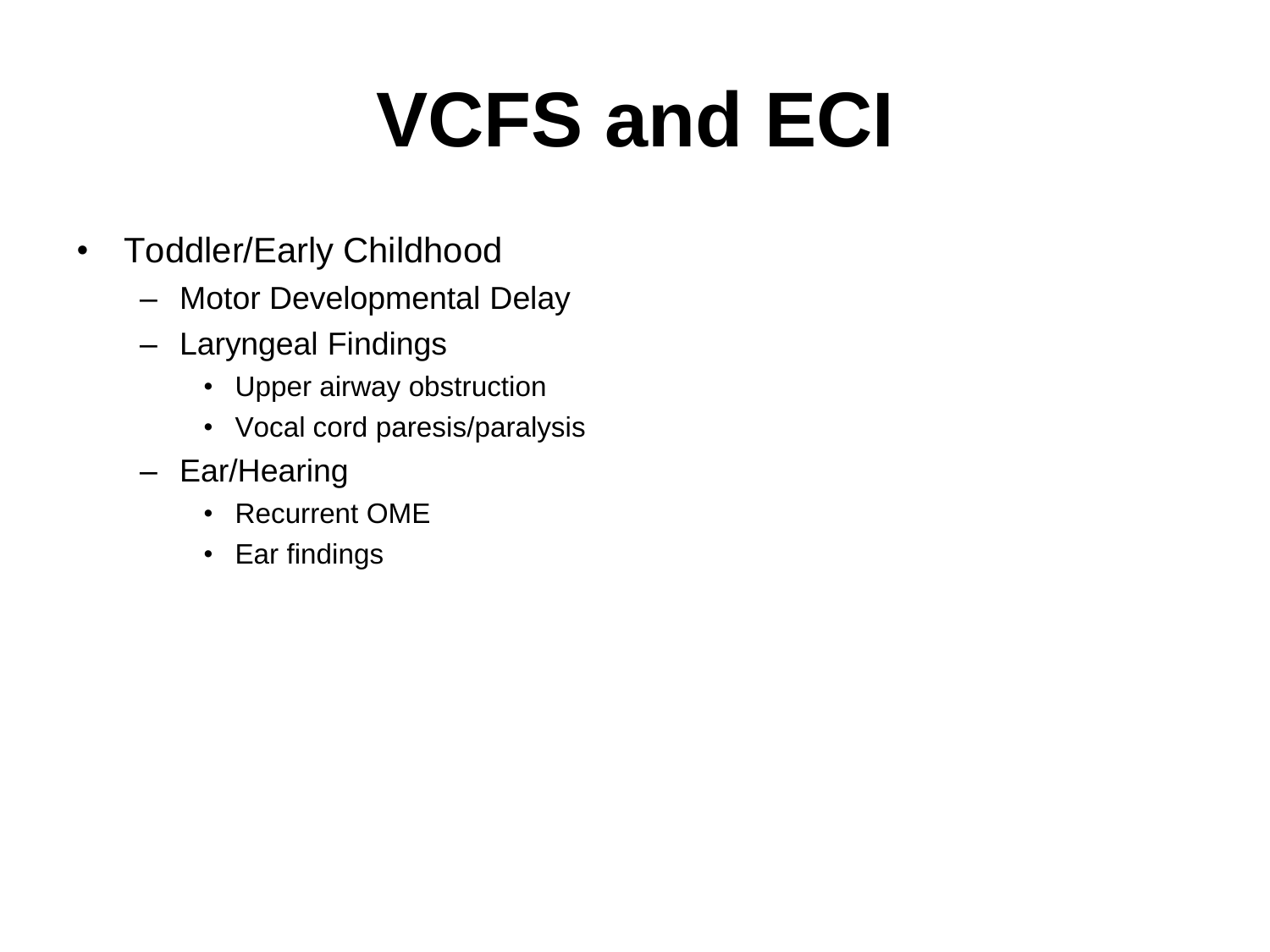- Toddler/Early Childhood
	- Short stature/small for age
	- Eye Findings
		- Suborbital congestion ("allergic shiners")
		- Narrow palpebral fissures
	- Oral/Facial Findings
		- Enamel hypoplasia
		- Flaccid/hypotonic facies
		- Long face
		- Prominent nasal bridge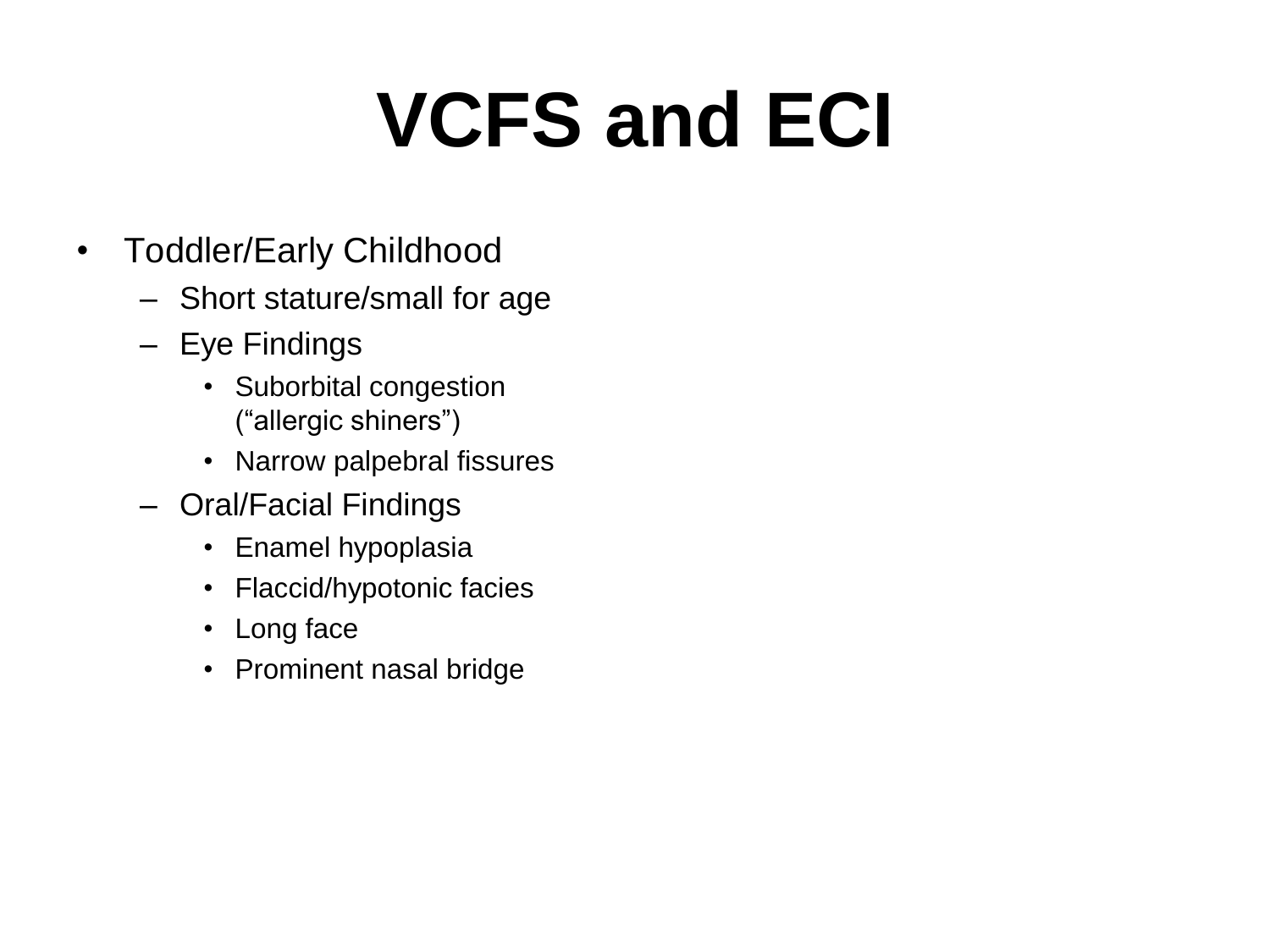- Why is Early Identification So Important?
	- Medical
		- Evaluation of "at risk" systems
			- Cardiac
			- Immunology
			- Endocrinology
			- Velopharyngeal Function/Speech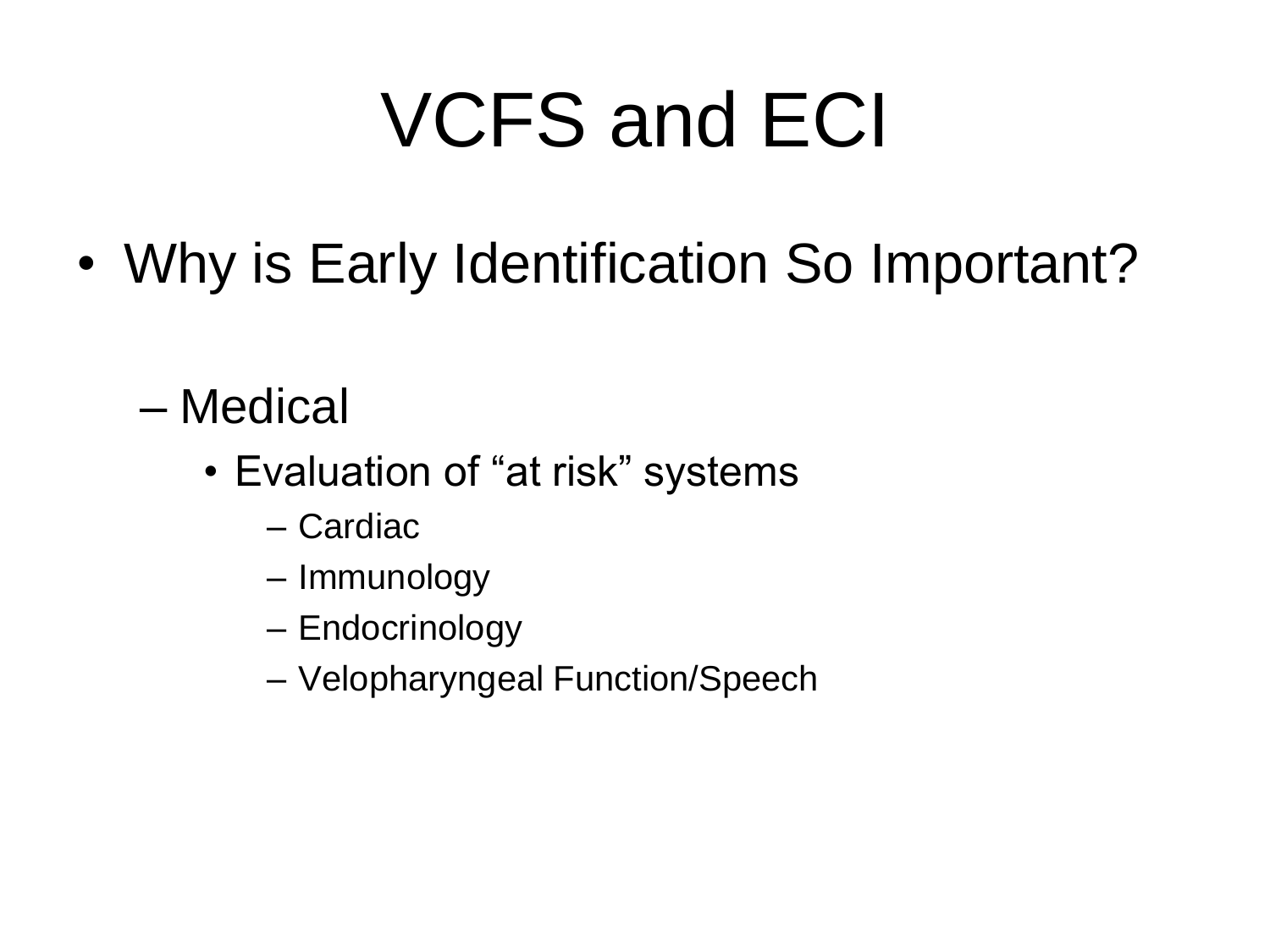• Why is Early Identification So Important?

### – Educational

- Transfer into School District
	- OHI Classification
	- Early identification and resources for possible learning differences
	- Other Resources
		- » OT